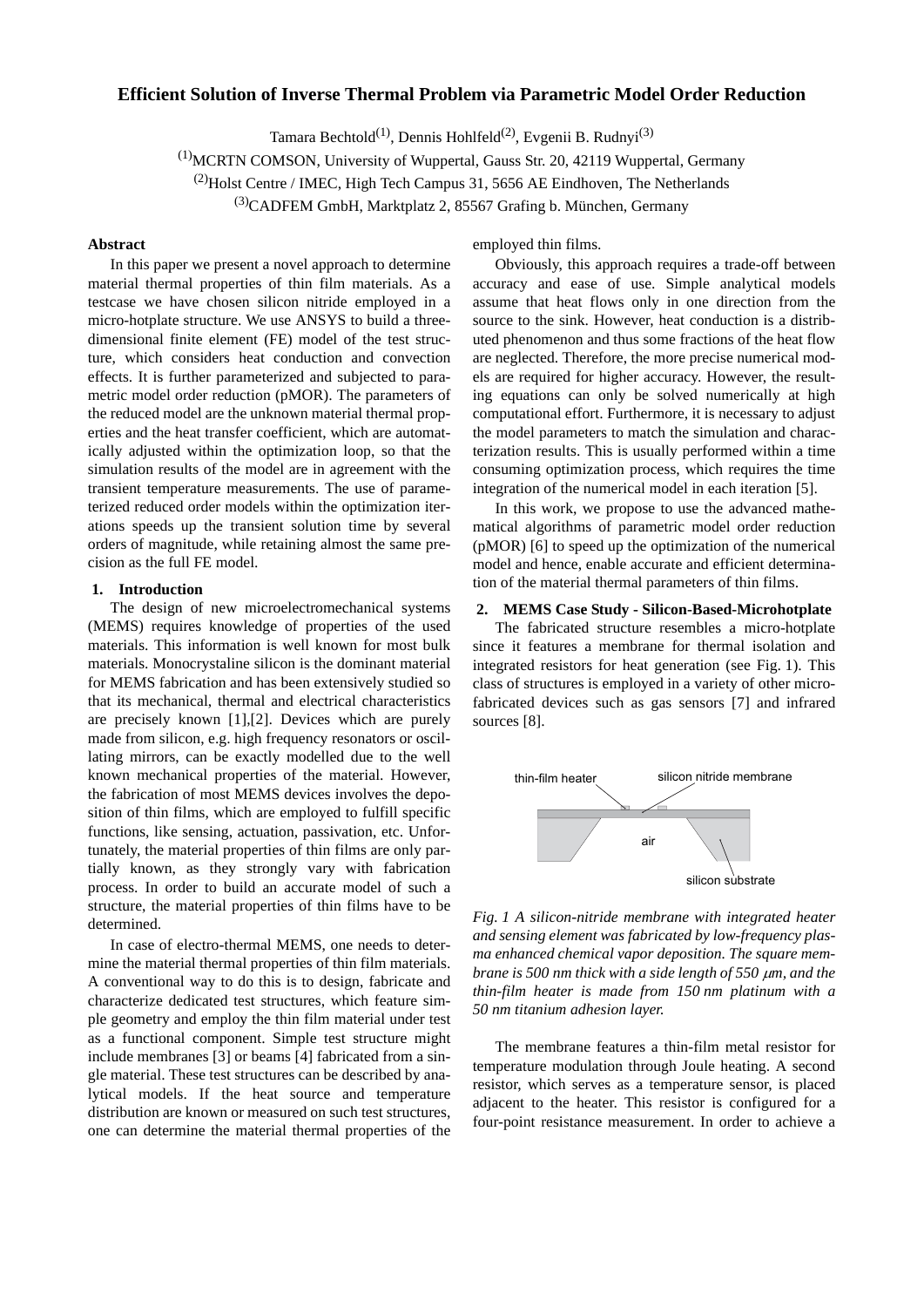preferably circular symmetric and homogenous temperature distribution at the center of the square membrane, both resistors are arranged as shown in Fig. 2.



*Fig. 2 Schematic view of the thin-film resistors for heating and temperature sensing. Heating resistor is operated at constant voltage. The sensing resistor is configured for four-point measurement.*

The characterization of the static and transient thermal properties of the membrane is performed on a temperature controlled mount. For characterization of transient temperature changes, a constant current of  $100 \mu A$  is passed through the sensing resistor while the voltage across the inner terminals is measured using an oscilloscope. In order to use the sensing resistor as a temperature sensor, the linear temperature coefficient of the material's resistivity has to be known. The temperature coefficient is measured by acquiring the sensor's resistance at various temperatures. These are precisely set by the Peltier-mount. The electrical resistance depends linearly on the temperature over the investigated temperature range and is modeled through:

$$
R(\Delta T) = R_0(1 + \alpha \Delta T) \tag{1}
$$

with  $R_0$  as the resistance for  $\Delta T = 0$  K. A temperature coefficient of  $\alpha = 2.293 \times 10^{-4} \text{ K}^{-1}$  is obtained for a metallization of 150 nm platinum with 50 nm titanium. The transient thermal response of the membrane is characterized by applying a rectangular voltage signal to the heating resistor using a function generator. The signal output is configured as a voltage source with a fixed output impedance of  $50\Omega$ . The thermal response over a whole period is presented in Fig. 3. One can recognize the drop in the heating power shortly after the voltage is applied. This is due to the fact that also the heating resistor depends on temperature. An increase in temperature causes the heating resistance to grow which leads to slightly smaller heating power. After applying the heating power, the membrane's temperature increases until a maximum value is reached. This temperature is defined as the steady-state value. After setting the power to zero, the heat stored in the membrane's volume is dissipated to the surrounding media by conduction and free convection. Thus, the temperature drops down to its initial value.



*Fig. 3 Temperature modulation of a silicon/nitride membrane. A square wave heating power with a frequency of 25 Hz was applied to the membrane.*



*Fig. 4 FE mesh of the three-dimensional model with 66.000 nodes.*

We use a full 3D model with 66.000 nodes (see Fig. 4), which considers the heat conduction through the solid material and the air beneath the membrane as well as convection to the air above the membrane. Fig. 5 shows the considered heat loss mechanisms in more detail.



*Fig. 5 Heat loss mechanisms considered by the FE model. Dirichlet boundary condition*  $T = 0^\circ K$  *is set at the bottom edge of the simulation domain.*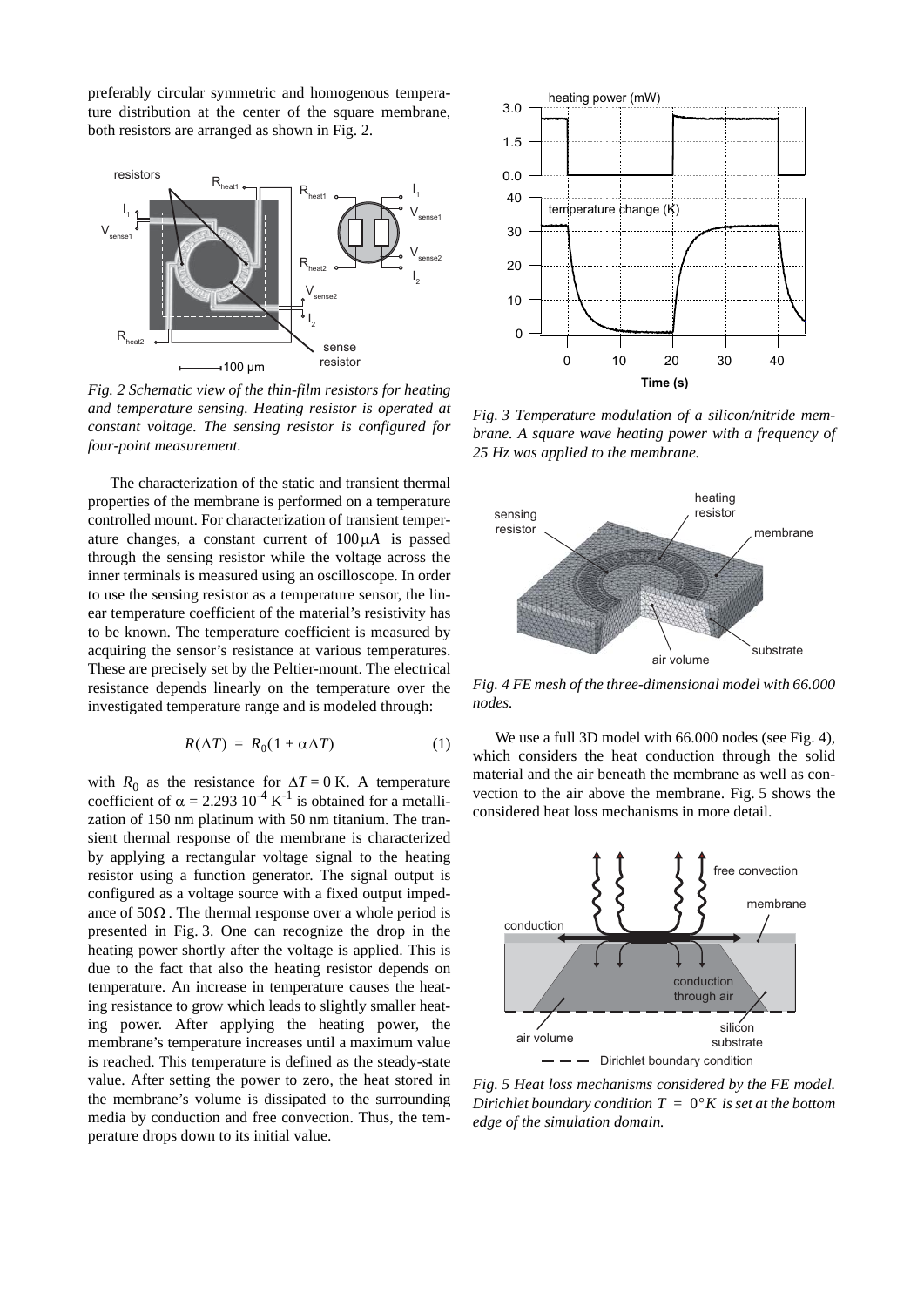### **3. Parametric Model Order Reduction**

Mathematical methods of model order reduction (MOR) enable a formal transformation of the physical model, that is, governing partial differential equation to a low-dimensional ordinary differential equation (ODE) system (Fig. 6).



*Fig. 6 Place of model order reduction within a conversion*

The intermediate level is a device level, that is, a high dimensional ODE system. The first conversion of the physical to the device model we perform via the finite element discretisation. The heat transfer within a hotplate is described through the following equations:

$$
\nabla \bullet (\kappa \nabla T) + Q - \rho c \frac{\partial T}{\partial t} = 0, \ Q = j^2 R \tag{2}
$$

where  $\kappa(r)$  is the thermal conductivity in W/m/K at the position *r*,  $c_p(r)$  is the specific heat capacity in J/kg/K,  $\rho(r)$  is the mass density in kg/m<sup>3</sup>,  $T(r, t)$  is the temperature distribution and  $Q(r, t)$  is the heat generation rate per unit volume in  $W/m^3$ . We solve (2) with the initial condition  $T_0 = 0$ , the Dirichlet boundary condition  $T = 0$  at the bottom of computational domain and the convection boundary condition at the top of the membrane:

$$
q = h(T - T_{air}) \tag{3}
$$

where *h* is the heat transfer coefficient between the membrane and the ambient air in  $W/m^2/K$ . Assuming that the heat generation is uniformly distributed within the heater and that the system matrices can be considered as temperature independent at the operation temperature, the finite element based spatial discretization of (2) leads to a large linear ODE system of the form:

$$
E \cdot \dot{T} + K \cdot T = B \cdot \frac{U^2(t)}{R(T)}
$$
  

$$
y = C \cdot T
$$
 (4)

where *E* and *K* are the global heat capacity and heat conductivity matrices, *B* is the load vector (matrix) and *C* is the output vector (matrix). Equation (4) is a starting point for model order reduction, which leads to a system of the same form but with much smaller dimension. In the engineering problems, the most often used MOR approach is a moment matching approach [9], which is based on approximation of the transfer function

$$
H(s) = C(sE + K)^{-1}B \tag{5}
$$

as (4) a Taylor series around some value of the Laplace variable  $s = s_0$ :

$$
H(s) = \sum_{i=0}^{\infty} m_i(s_0) (s - s_0)^i
$$
 (6)

where  $m_i(s_0) = C(-(K+s_0E)^{-1}E)^i \cdot (K+s_0E)^{-1}B$  is called the *i*-th moment around  $s_0$ , and then finding a much lower order *r* system whose transfer function  $H_r(s)$  has the same moments as  $H(s)$  up to the degree *r*.

Note that in its original form model reduction does not allow to preserve parameters within the system matrices, which arise naturally in many applications, in the form of e.g. boundary conditions, material parameters or geometry parameters of the device. For microhotplate (4) under the convection boundary condition (3) and assuming  $T_{air}$  to be zero, can be rewritten as:

$$
(E_0 + \rho c_p \cdot E_1)T + (K_0 + \kappa \cdot K_1 + h \cdot K_2)T = b\frac{U^2(t)}{R(T)}
$$
  

$$
y = C^T \cdot T
$$
 (7)

Here, it is important to emphasize that all system matrices depend linearly on the three parameters, volumetric heat capacity  $c_p \cdot \rho$ , thermal conductivity  $\kappa$  and the heat transfer coefficient *h* between the membrane and the ambient air. Therefore they can be factorized. From a numerical point of view, every parameter  $p_i$  in the transfer function:

$$
H(s, p_i) = C[s(E_0 + \rho c_p E_1) + K_0 + \kappa K_1 + hK_2]^{-1}B
$$
 (8)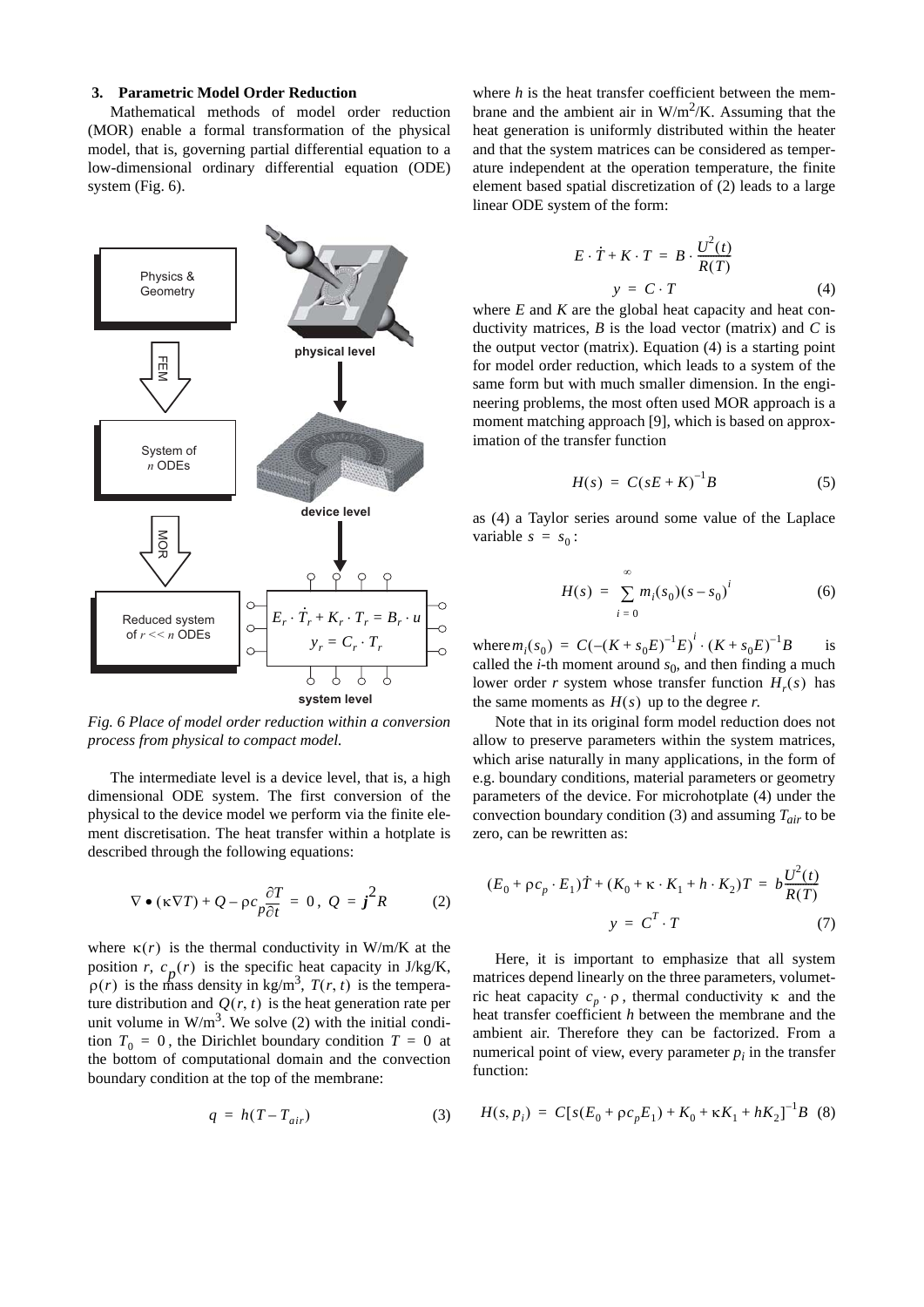of (7) is "equivalent" to the Laplace variable *s*. Hence, the first idea explored by several groups [10] - [13] and based on generalization of moment matching, was to make multivariate expansions of (8) with respect to the Laplace variable  $s$  and parameters  $p_i$  which are thus simultaneously preserved in symbolic form.

We have used the multivariate-moment-matching approach from [13] and were able to reduce the time for transient integration of the FE model by a factor of 100. A parametric reduced model has only 117 degrees of freedom (DOF) but still provides high accuracy (see Fig. 7).



*Fig. 7 Comparison between the full FE model with 66. 000 DOF and the parametric reduced model with 117 DOF for the initial parameter values.*

#### **4. Optimization Results**

Because material parameters and the heat transfer coefficient are preserved as parameters within the reduced model, they can be altered in each iteration of the optimization process. By defining an objective function, which characterizes the difference between simulated and measured results, data fitting cycle according to the algorithm in Fig. 8 is performed. Note that, thanks to pMOR, no new FE model must be built and reduced in each iteration, as done in [17] and [18].

Fig. 9 shows the comparison between the measured temperature curve and the initial FE model, in which the thermal properties have been set to literature values from Table 1. The temperature dependence of the material parameters has been neglected, as the measurement results were obtained at comparatively low temperatures.



*Fig. 8 Algorithm for fast determination of material properties via parametric model order reduction. Parameterized FE model is created by extracting the system matrices from ANSYS via software tool MOR for ANSYS [14]. pMOR is done in mathematica [15] and optimization with DOT optimizer [16].*

*Table 1 Material parameters*

|                           |                                | initial guess<br>from $[19]$ | optimization<br>result |
|---------------------------|--------------------------------|------------------------------|------------------------|
| heat<br>conductivity      | $\kappa / \frac{W}{m \cdot K}$ | 2.5                          | 4.2                    |
| specific heat<br>capacity | $c_p / \frac{J}{kgK}$          | 750                          | 439                    |
| density                   | $p / \frac{kg}{m^3}$           | 3100                         | 3100                   |
| film coefficient          | $h/\frac{w}{m^2K}$             | 10                           | 11.4                   |

Fig. 10 shows the measured and the simulated temperature response after 40 cycles of optimization. An optimum fit could be obtained for the parameter values from Table 1. These parameters result in an excellent match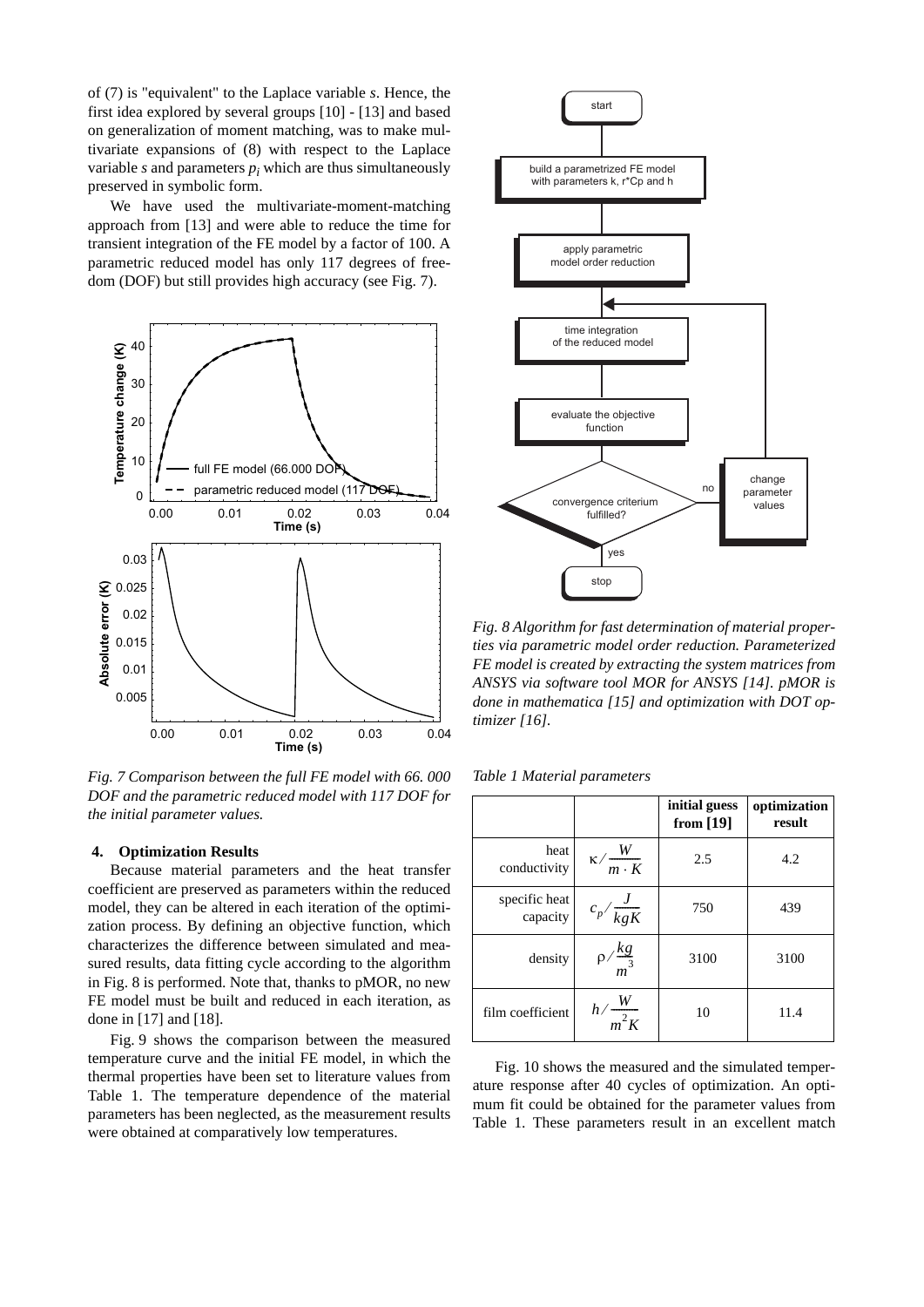between the model and the measurements. Fig. 11 shows further the variation of each parameter during the course of optimization.



*Fig. 9 Measured and simulated transient curves for the initial parameter values.*



*Fig. 10 Measured and simulated transient curves after 55 cycles of optimization.*

## **5. Conclusions and Outlook**

We have demonstrated a methodology for the solution of the inverse thermal problem via parametric model order reduction of finite element models and subsequent automatic parameter optimization. We were able to extract material thermal parameters as heat conductivity, heat capacity and convection film coefficient from transient thermal characterization results in the most efficient way, while using highly accurate three-dimensional numerical model of the test structure. The data was obtained from a silicon-nitride microhotplate.

The next step will be to apply this methodology to the material properties identification for electrothermal structures which are composed of several different materials, like e.g. composite membranes.



*Fig. 11 Parameter development during the course of optimization.*

#### **References**

- 1. K. E. Petersen, "Silicon as a mechanical material," *Proceedings of the IEEE,* Vol. 70, pp. 420-457, 1982.
- 2. R. Hull (ed.)*,* Properties of Crystalline Silicon, Institution of Engineering and Technology, 1999.
- 3. F. Volklein and T. Starz, "Thermal conductivity of thin films-experimental methods and theoretical interpretation," *Proceedings XVI International Conference on Thermoelectrics*, 1997, pp. 711-718.
- 4. A. Roncaglia, E. Cozzani, F. Mancarella, M. Passini, G. C. Cardinali, and M. Severi, "Influence of Air Heat Exchange Upon On-Chip Measurement of Thermal Conductivity using MEMS Test Structures," Proc. of *International Solid-State Sensors, Actuators and Microsystems Conference (TRANSDUCERS)*, 2007, pp. 615-618.